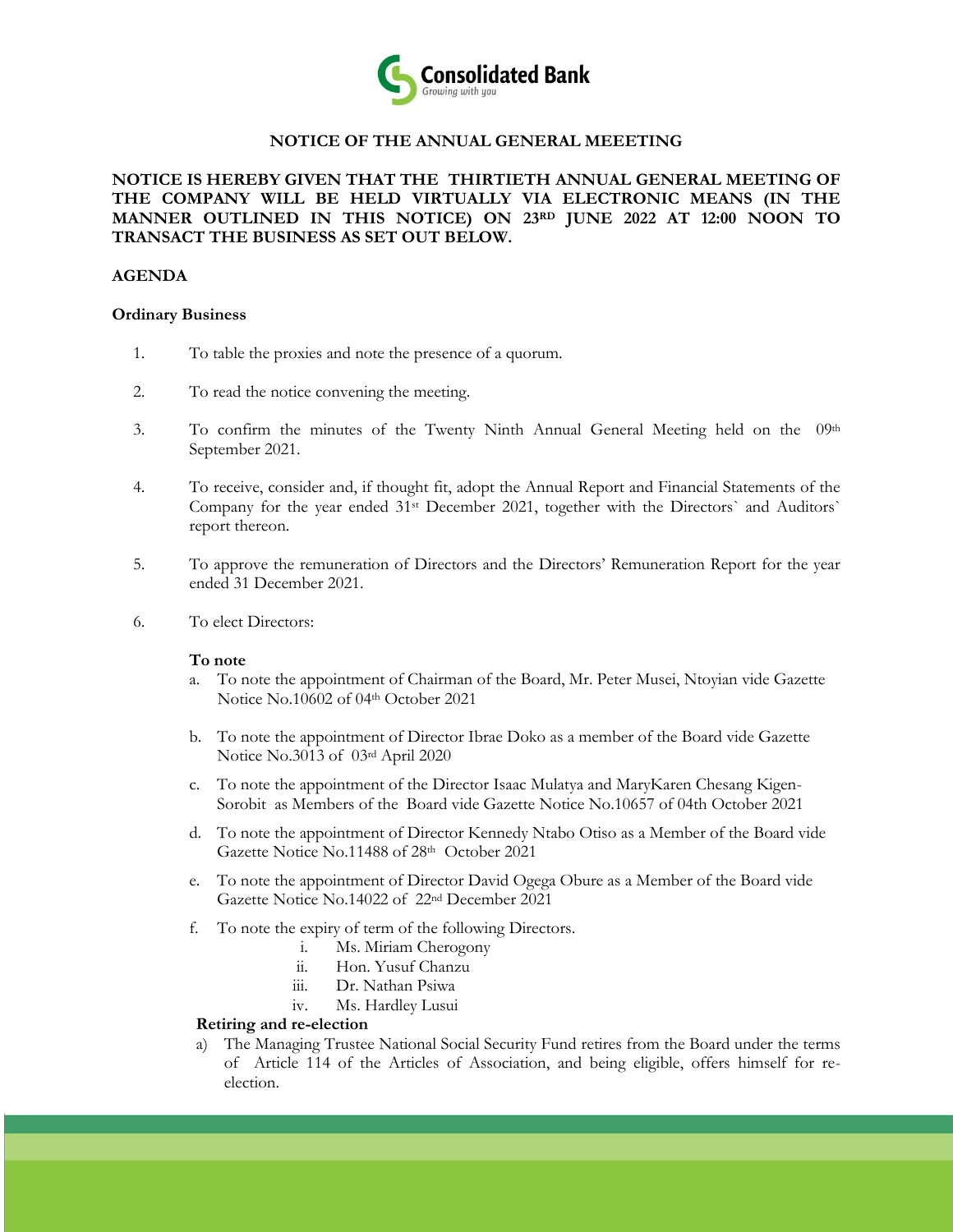

- b) The Cabinet Secretary for the National Treasury retires from the Board under the terms of Article 114 of the Articles of Association, and being eligible, offers himself for re-election.
- c) Mr. Peter Musei, Ntoyian retires from the Board under the terms of Article 117 of the Articles of Association, and being eligible, offers himself for re-election.
- d) Mr. Ibrae Doko Fund retires from the Board under the terms of Article 117 of the Articles of Association, and being eligible, offers himself for re-election.
- e) Mr. Isaac Muoki Mulatya retires from the Board under the terms of Article 117 of the Articles of Association, and being eligible, offers himself for re-election.
- f) Ms. MaryKaren Kigen-Sorobit retires from the Board under the terms of Article 117 of the Articles of Association, and being eligible, offers himself for re-election.
- g) Dr. Kennedy Ntabo Otiso retires from the Board under the terms of Article 117 of the Articles of Association, and being eligible, offers himself for re-election.
- h) Mr. David Ogega Obure retires from the Board under the terms of Article 117 of the Articles of Association, and being eligible, offers himself for re-election.
- 7. To appoint Grant Thornton Consultants Limited, as auditors of the Company pursuant to Section 721 (1) & (2) of the Companies Act, 2015, and to authorize the Directors to fix the auditors` remuneration for 2022.
- 8. To transact any other business that may be transacted at the Annual General Meeting.

# **BY ORDER OF THE BOARD**

**WAKONYO IGERIA COMPANY SECRETARY Date: 18th May 2022**

# **NB:**

- **1.** The Company has appointed Image Registrars Limited to specifically provide their platform and to manage this Virtual AGM.
- **2.** In accordance with Section 298 as read with Section 299(1) of the Companies Act No.17 of 2015, a member is entitled to appoint a proxy to exercise all or any of the member's rights to attend and to speak and vote at the meeting. A member that has a share capital may appoint more than one proxy for the meeting provided each proxy is appointed to exercise the rights attached to a different share or different shares held by the member. A proxy form must be signed by the appointer or his attorney duly authorized in writing. If the appointer is a body corporate, the instrument appointing the proxy shall be given under the hand of an officer or duly authorized attorney of such body corporate.
- **3.** A proxy form is provided with this notice. The proxy form can also be obtained from the Bank's website (**[www.consolidated-bank.com](http://www.consolidated-bank.com/)**).
- **4.** The Bank's audited financial statements for the year 2021 have been made available and can be